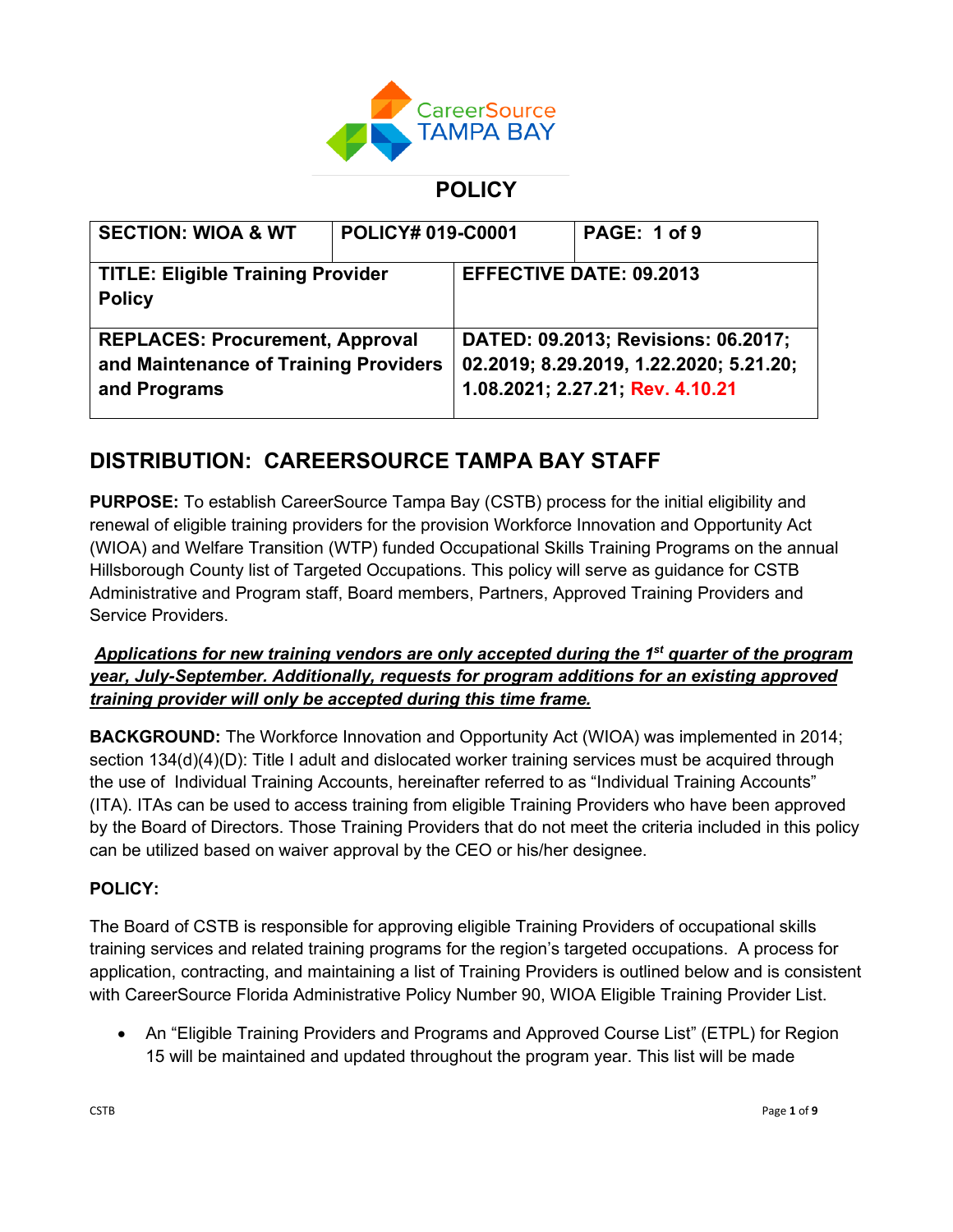available to customers and staff in the CSTB American Job Centers on-line at [www.careersourcetampabay.com.](http://www.careersourcetampabay.com/)

- The Board reserves the right to withhold approval on any program applications deemed incomplete, or on programs considered unsuccessful based on cost, reported completion and outcome rates based on established entry criteria and on-going performance outcomes.
- The Board reserves the right to allow the CEO or designee the right to suspend enrollment and/or terminate any relationship with an approved training institution based on failure to comply with the terms and conditions provided within this policy and/or Training Provider agreement. Suspension of enrollment may also be based on programs considered unsuccessful due to a significant number of students obtaining employment outside of the field of study and/or completion/outcome rates. This information will be presented to the Workforce Performance Committee or the CSTB Executive Committee for final determination and action.

### **Training Provider**

In order for a Training Provider to provide such training services, an educational entity must meet the requirements of WIOA section 122, 20 CFR 663.500, et seq. as well as comply with any federal, state or local guidance. Such entities include: postsecondary educational institutions, entities that carry out programs under the National Apprenticeship Act and other organizations that provide training services as defined by WIOA. In order for a Training Provider to be determined eligible to provide training in targeted occupations it will first be established that an institution falls into one of the following three categories:

### **1. Automatically Eligible Training Providers:**

- 1) Post-secondary educational institutions eligible to receive Federal funds under Title IV of the Higher Education Act of 1965 and that provide programs leading to associate degrees, baccalaureate degrees or certificates. This includes accredited universities and community colleges as well as some technical institutes/colleges.
- 2) Entities that carry out programs under the National Apprenticeship Act.

### **2. Other Public or Private Training Providers:**

Entities that do not fall under the above criteria must apply for listing on the ETPL through the CSTB. Note. When a postsecondary educational institution or an entity providing registered apprenticeships offers training services that do not meet the requirements under the criteria listed above (i.e. not degree or certificate-based, or not a registered apprenticeship), they must also apply through CSTB.

### **3. Out-of- County Training Providers:**

Participant may attend training if it is unavailable in Hillsborough County but is available and listed on ETPL in another region, the ETPL listing from the applicable Local Workforce Development Board's website as well Training Vendor information, including but not limited to: FEIN/FEID, Accreditation status, billing address and mailing address is to be obtained.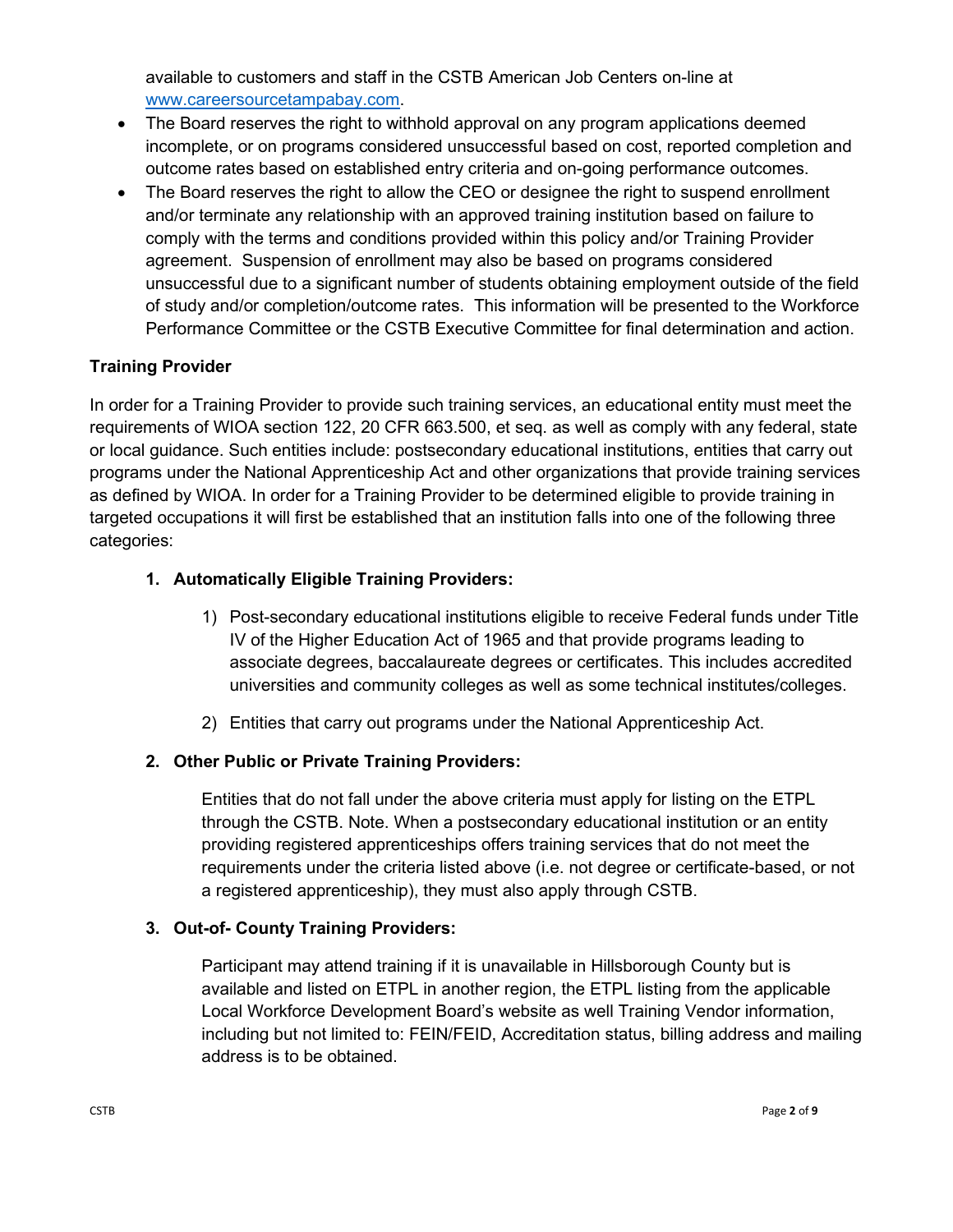### **Out-of-State Training Providers**

Out-of-state postsecondary institutions that are not operating within the State of Florida and are not required to be licensed by CIE must provide the following information to CSTB if it wishes to do business in this region:

- 1) Performance information for each program for which it seeks approval, AND
- 2) Evidence that the institution (and applicable programs) is accredited by an accreditation agency approved by the United States Department of Education, AND
- 3) Evidence that the institution meets the licensing requirements of its home state, AND
- 4) Evidence that the institution is on its state's ETPL, AND
- 5) Evidence that the specified training program is not available in the State of Florida.

In order to provide performance information for its programs, out-of-state providers are required to report their student completer data to FETPIP to the extent feasible under established reporting mechanisms.

### **Waivers**

### Training Provider or Program Not Listed on ETPL:

On a limited basis the Chief Executive Officer and his/her designee will have the authorization to provide a waiver to approve a training program or provider that is not listed on the local ETPL or approved list of training programs based on need/justification. This approval will be completed on a case-by-case basis.

### Training Provider Applications Outside of Application Period:

Interested training institutions can request a waiver for a training provider application outside of the application period (July-September). This approval will be completed on a case-by case basis. This information will be presented to the Workforce Performance committee or the CSTB Executives Committee for final determination and action.

On a quarterly basis any waivers approved by the CEO or his/her designee will be summarized and reported to the Executive Committee and/or the Board of Directors.

### **FETPIP**

Required Data Reporting to the Florida Education & Training Placement Information Program (FETPIP): Florida law requires that educational and workforce Training Providers report student/participant performance data for each of their training programs to FETPIP. Florida school districts, community colleges and state universities report their data directly to FETPIP. Any other institution that wishes to be approved as a LWDB ETPL WIOA Training Provider must become licensed with the Commission of Independent Education (CIE), which coordinates the gathering and analysis of student performance data with FETPIP.

### **Advertising**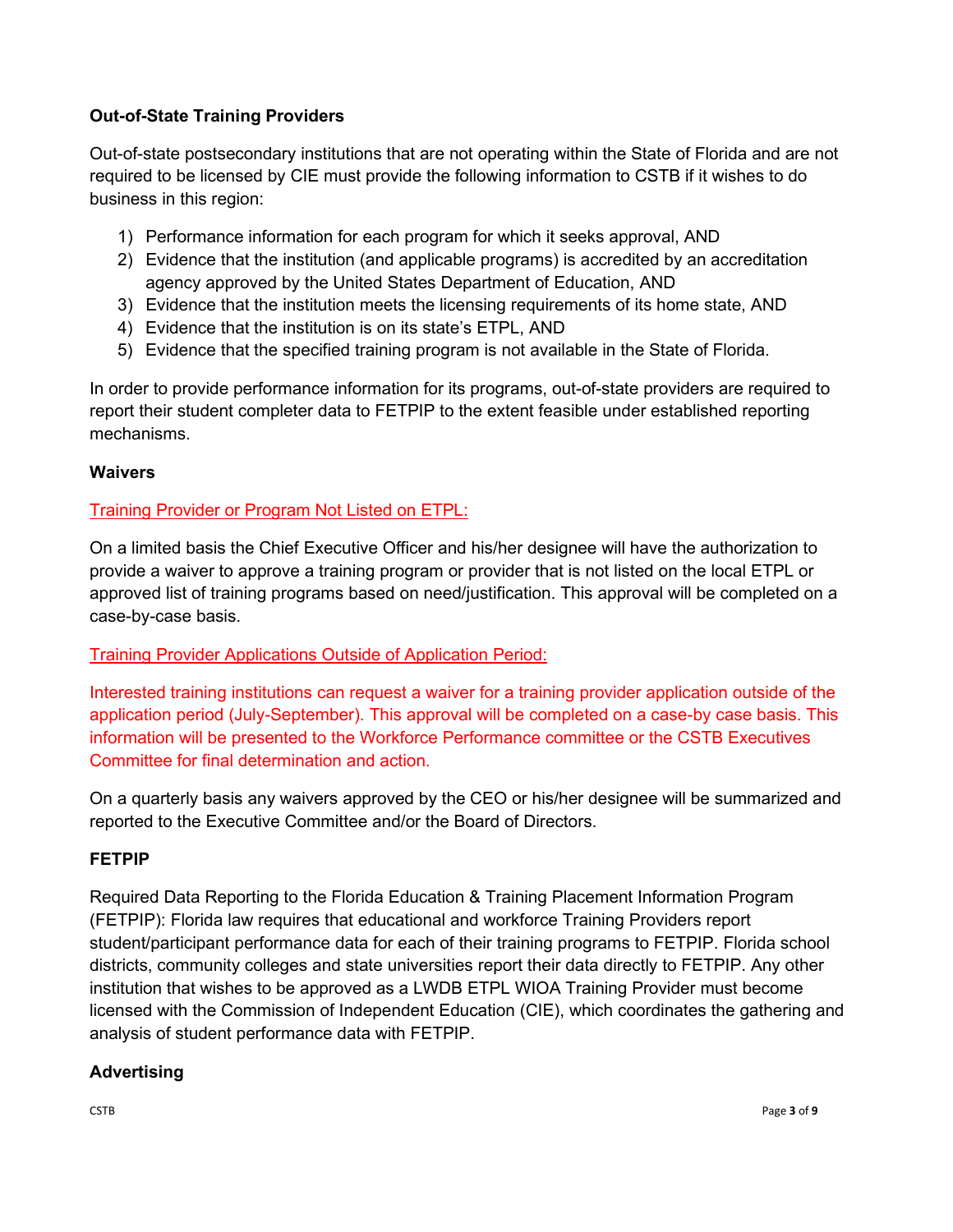CSTB will post the Eligible Training Provider application and approval process on the website.

### **Initial Inclusion**

Criteria for initial inclusion on the local ETPL includes the following:

- a) The Training Provider must submit a Training Provider application which is complete and accurate with all required attachments. Refer to "Become A Training Provider" at [https://www.careersourcetampabay.com/about-us/become-a-training-provider.](https://www.careersourcetampabay.com/about-us/become-a-training-provider)
- b) The Training Provider must agree to report student data for each approved program to the FETPIP in a timely manner. FS 445.004(9)(e).
- c) The Training Provider must agree to refund CSTB any tuition costs, fees, etc., based on the Training Provider's established written policy in the event a CSTB funded student exits. Full refund if student exists prior to add/drop date. Partial refund based on student's attendance in relation to program completion date.
- d) The Training Provider must agree not to offer unlawful remuneration to attract students. FS 445.009(8)(b).
- e) The Training Provider must submit up to date information on tuition, fees, and other charges made for each approved program. WIOA 122(d) & (e).
- f) The Training Provider must agree to engage in price negotiations with CSTB. FS 445.009(8)(b).
- g) The Training Provider must agree to not subcontract the delivery of the training and shall be directly responsible for provision of training.
- h) Unless approved, the Training Provider must agree that it will not approach customers within any CSTB facility to solicit enrollment.
- i) The Training Provider shall not be debarred or suspended as a Training Provider thru education programs offered by the U.S. Department of Veterans Affairs.
- j) The Training Provider must have been in business in the State of Florida for at least two years.
- k) The Training Provider may propose only programs that are (1) on the regional targeted occupations list for Hillsborough County, (2) allow the issuance of credentials upon training completion (certificate, degree, diploma) and (3) Wage Rate.
- l) The Training Provider must post all program costs on the institution's website for public view. These costs must clearly define tuition, fees and other associated costs.
- m) The Training Provider must be able to demonstrate fiscal solvency.
- n) The Training Provider must allow a CSTB staff to conduct site visit prior to final approval and meet ADA requirements.
- o) The Training Provider must not submit programs for consideration that directly lead to degrees that require more than 2 years to achieve. Apprenticeship programs are an exception to the 2 year cap and may be up to 5 (five) years.
- p) The Training Provider must agree that the price charged to CSTB by the Training Provider shall not be more than that charged to the general public or any other local workforce development board in Florida.
- q) The Training Provider must not create programs that target CSTB program participants unless requested to do so directly by CSTB.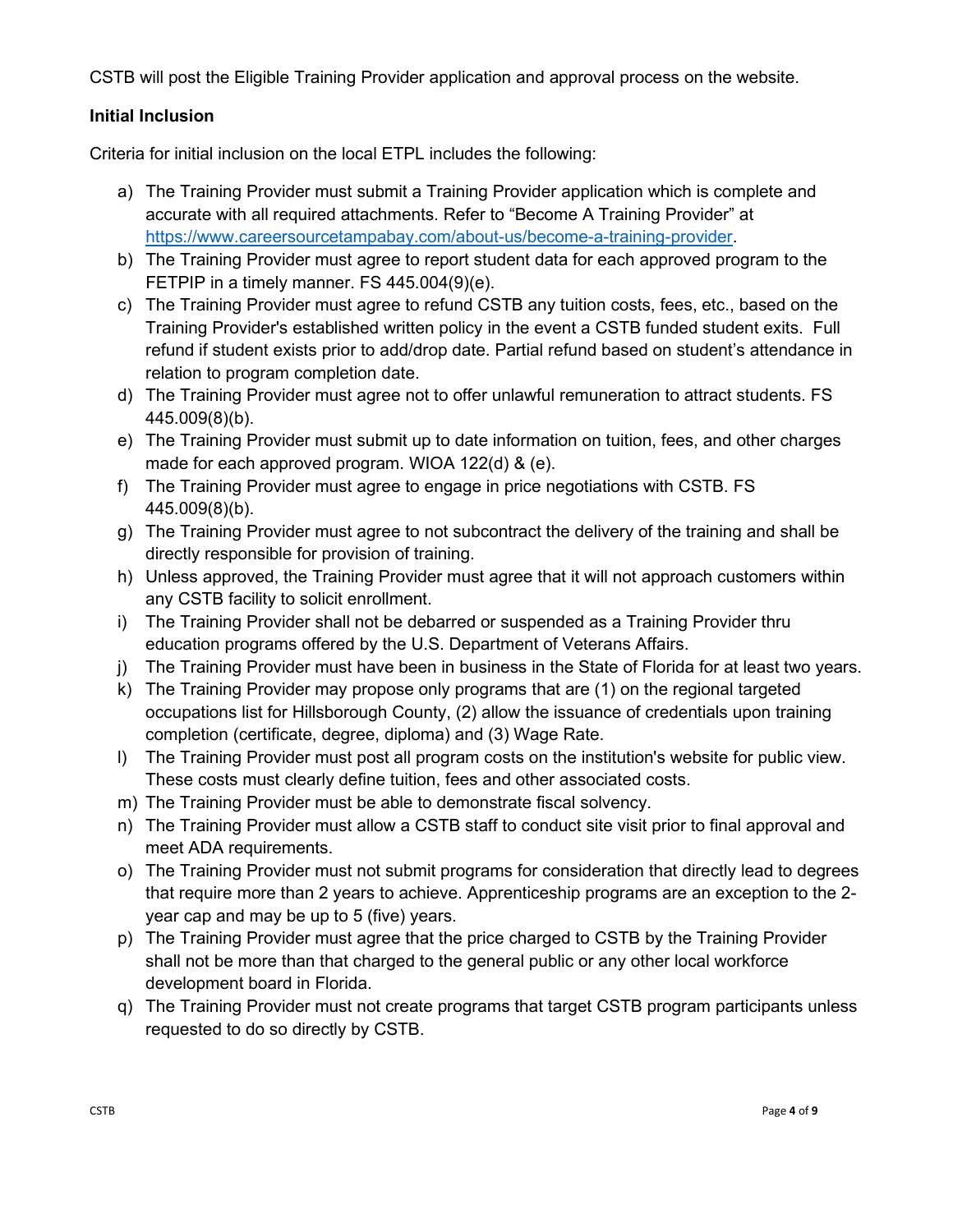- r) The Training Provider must agree that all CSTB participants will be afforded the same information on financial aid options, scholarship opportunities and educational/tuition discounts.
- s) The Training Provider must agree to provide Pell Program information, if applicable.
- t) The Training Provider must agree to track, supply and provide all required performance outcomes to include but not limited to: GPA, progress reports, credentials, certificate of completion to email address: [trainingvendor@careersourcetb.com.](mailto:trainingvendor@careersourcetb.com) Subject line should include subject matter that is being provided.

### **Training Provider Responsibilities**

CSTB will conduct eligibility reviews to ensure that Training Providers and their programs continue to meet the initial criteria shown above as well as the following criteria for continued inclusion on the local ETPL.

- a) The Training Provider must continue to meet State and local performance standards as outlined in section 11. Performance Requirements.
- b) The Training Provider must report any changes in the acceptance of federal financial aid, cost information, refund practice, etc. to CSTB within five (5) business days.
- c) The Training Provider must assist in the verification of employment within 180 days from the end of training for enrolled students receiving funding from CSTB by providing this verification of employment information to the email address: [trainingvendor@careersourcetb.com.](mailto:trainingvendor@careersourcetb.com) Subject line should include employment verification.
- d) The Training Provider must report out-of-state employment of students to CSTB at email address outlined in item (c) above with all information.
- e) The Training Provider must maintain all required licensing standards and proper accreditation and inform CSTB within 7 business days of any changes.
- f) The Training Provider must remain in good standing with the requirements outlined in the Training Provider Agreement.
- g) The Training Provider must maintain compliance according to all federal, state and local performance requirements.
- h) The Training Provider must supply program completion and placement rates upon demand by CSTB.
- i) The Training Provider must respond to renewal applications after the initial eligibility period of one (1) full year. A specific due date for completed applications will be included, and applications received after that due date may not be considered. The institution may be immediately suspended from the approved list by administrative staff and this information brought to the appropriate committee of the Board for review and formal action.

### **Training ITA Cap & Training Duration**

The CSTB Board of Directors has approved the following thresholds:

a) Training customers may receive training assistance under ITA services up to a **lifetime** cap of \$15,000.00 per individual.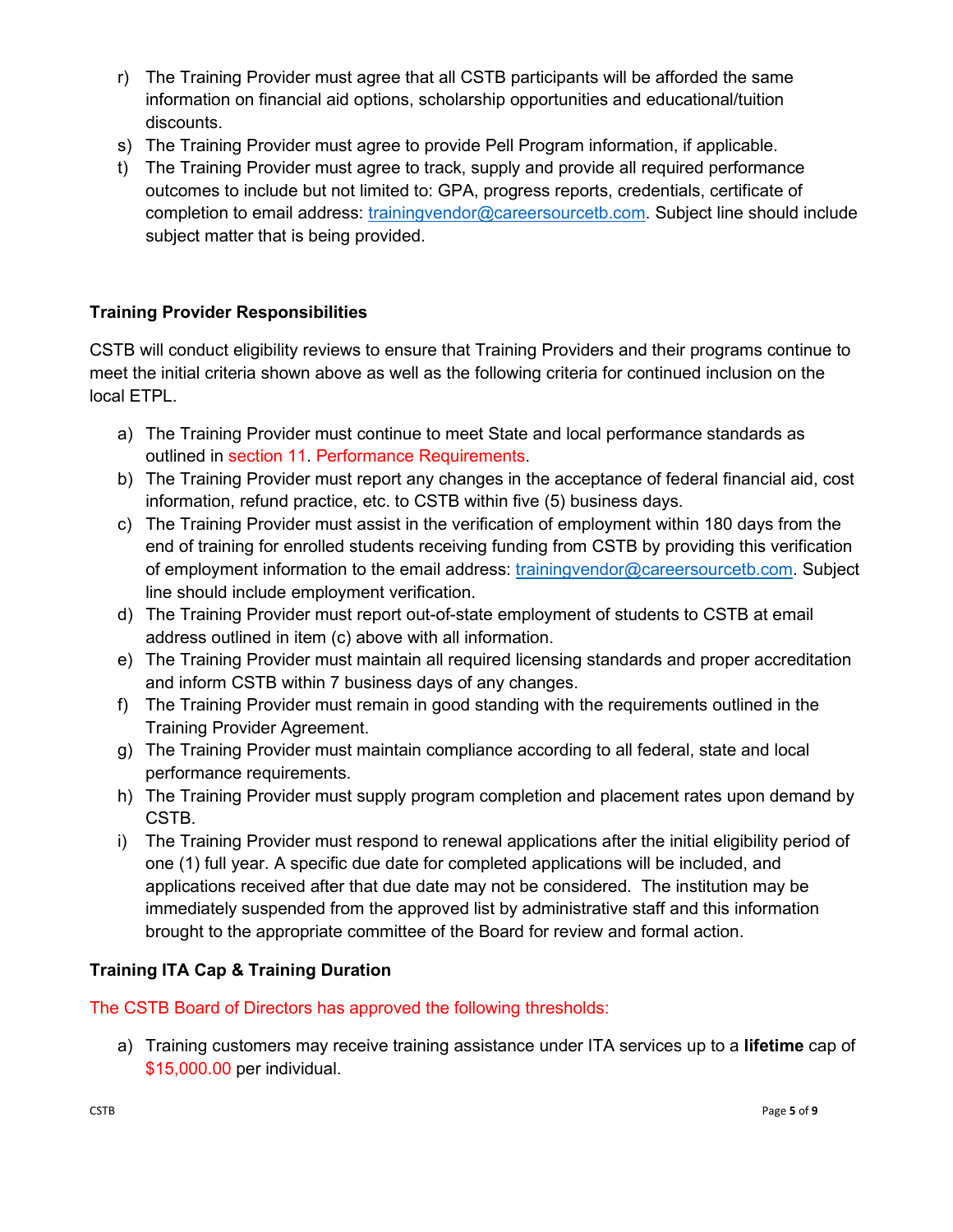- b) Training customers may receive training assistance under ITA services for short term training defined as up to two year(s).
- c) Two Year training programs: CSTB will enroll customers who have chosen an approved twoyear training program from the established TOL.

### **Targeted Occupations List**

Upon receipt of the annual "Preliminary Targeted Occupations" list for Region 15 provided by the Department of Economic Opportunity, CSTB will disseminate the list all CSTB approved Training Providers, to solicit and receive comments as to possible additions or deletions using a prescribed format.

Actions related to the Targeted occupational list will be presented to the Workforce Performance Committee as an action item. CSTB procedure is outlined in the Targeted Occupations List (TOL) & Regional Targeted Occupation List (RTOL) Policy #018-C0043.

### **Performance Review**

Certain performance standards are required for inclusion and retention of programs and Training Providers on the CSTB's ETPL. Every year, in preparation for the annual eligibility review of performance data is reviewed. These analyses shall be conducted for all program completers as well as WIOA participants and will include as available:

- Total Exited Training
- Exited Without Completing Training
- Exited After Completing Training
- Total Employed
- Total Employed Training Related
- Employed Not Training Related
- Average Wage
- Completion %
- Placement %

The Training Provider understands that CSTB will review and analyze information supplied by the Training Provider and other information available to CSTB to determine if gainful employment within the chosen field of study/program is occurring. Programs with an institution that are identified as being unsuccessful in resulting in employment within the defined occupation/industry may be subject to enrollment suspension.

Upon conclusion of these analyses and taking into account State and local labor market and demographic data, this region will establish annual performance criteria that Training Provider's and their approved programs must meet to remain on the approved local ETPL. This region's performance standards shall be published on the region's website.

### **Performance Requirements**

In order to maintain continued eligibility, Training Providers are required to meet the following performance requirements: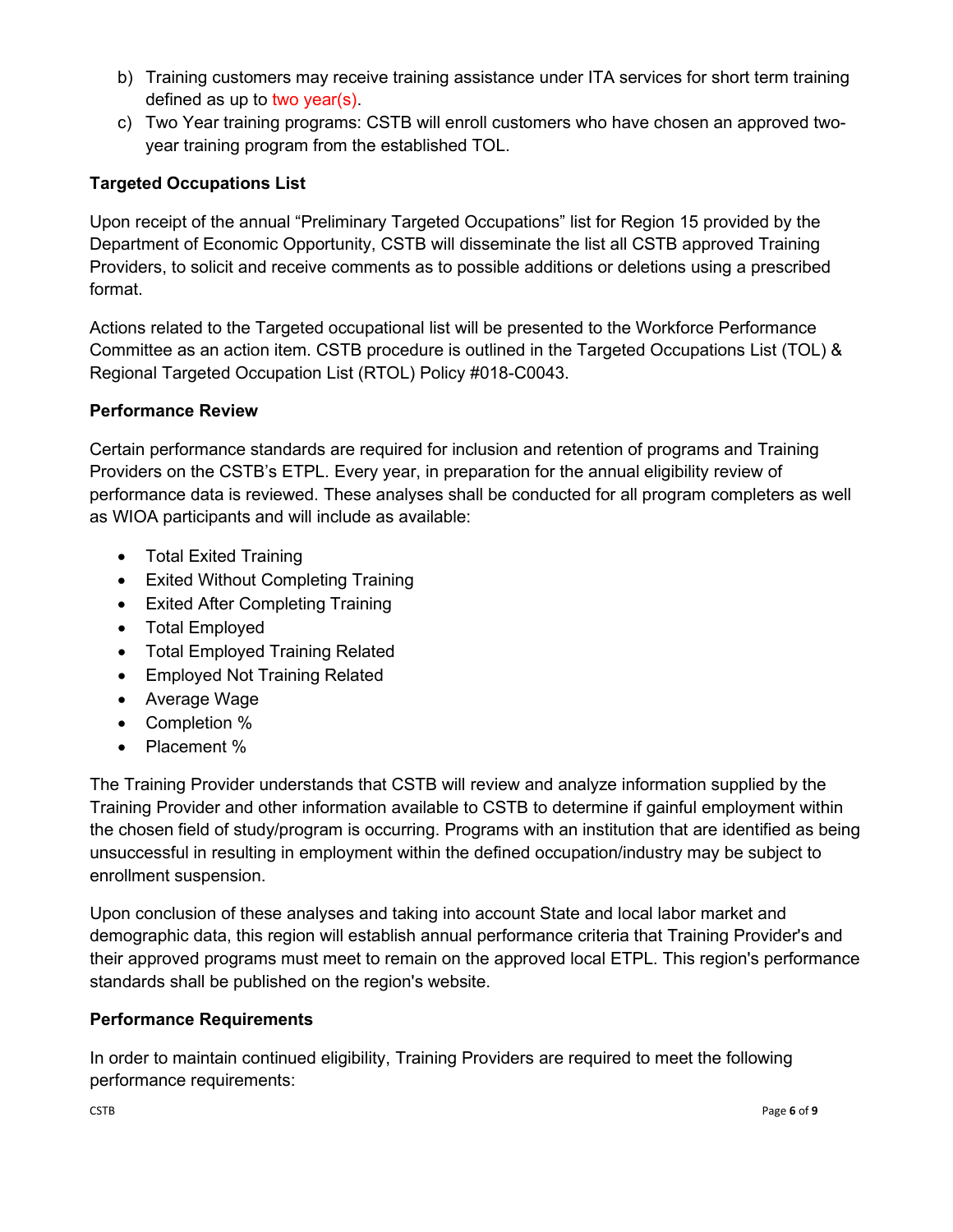- a) Employment Rate. Each program will maintain a 70% rate of employment for all students that received CSTB funding assistance. This rate will be inclusive of those that did not complete training. Under this requirement both full and part time employment and employment outside the field of training will be considered as a positive outcome.
- b) Completion rate. Each program completion will maintain a 65% completion rate per training program.
- c) Wage Rate. Currently, each training program must meet the minimum entry level wage rate in effect for the applicable period. This wage rate is adjusted annually by the State based on the Florida Price Index in effect for CSTB or otherwise established by CSTB Board of Directors.

### **Quarterly Performance Notifications**

Each Training Provider will be emailed quarterly CSTB Training Provider Performance Reports in order to track their performance against the above criteria. A notification will be provided at the end of the  $3<sup>rd</sup>$  quarter for those training providers who are in danger of not meeting the established annual performance thresholds. Training providers who fail to meet the established annual performance thresholds for individual training programs will be placed on one (1) year probation.

If WIOA customer is actively enrolled, their training services will not be affected by the training program suspension.

#### **Addition of New Programs/Agreement Modifications**

The Training Provider shall submit the following if they are requesting new programs be added to their agreements. Requests for program additions for an existing approved training provided will only be accepted during the 1<sup>st</sup> quarter of the program year, July-September.

- a) A complete course description and new fee schedule; and
- b) A copy of license that includes the course or program being added.

### *Enrollments are limited to a maximum of 12 until performance is established.*

#### **Training Provider or Program Removal**

Programs and/or approved Training Providers will be removed from the local ETPL when:

- a) A Training Provider and/or training program fails to meet accreditation, licensure, and/or required levels of performance.
- b) A Training Provider fails to provide student performance data to FETPIP and/or CIE as required.
- c) A Training Provider is determined to have supplied inaccurate information or to have violated any provision of the Workforce Innovation and Opportunity Act. A provider whose eligibility is terminated under these conditions may be liable to repay all WIOA adult, dislocated worker and youth training funds received during the period of noncompliance.
- d) A Training Provider does not respond to CSTB's request for renewal application.
- e) A Training Provider fails to meet performance thresholds as outlined in section 11 Performance Requirements.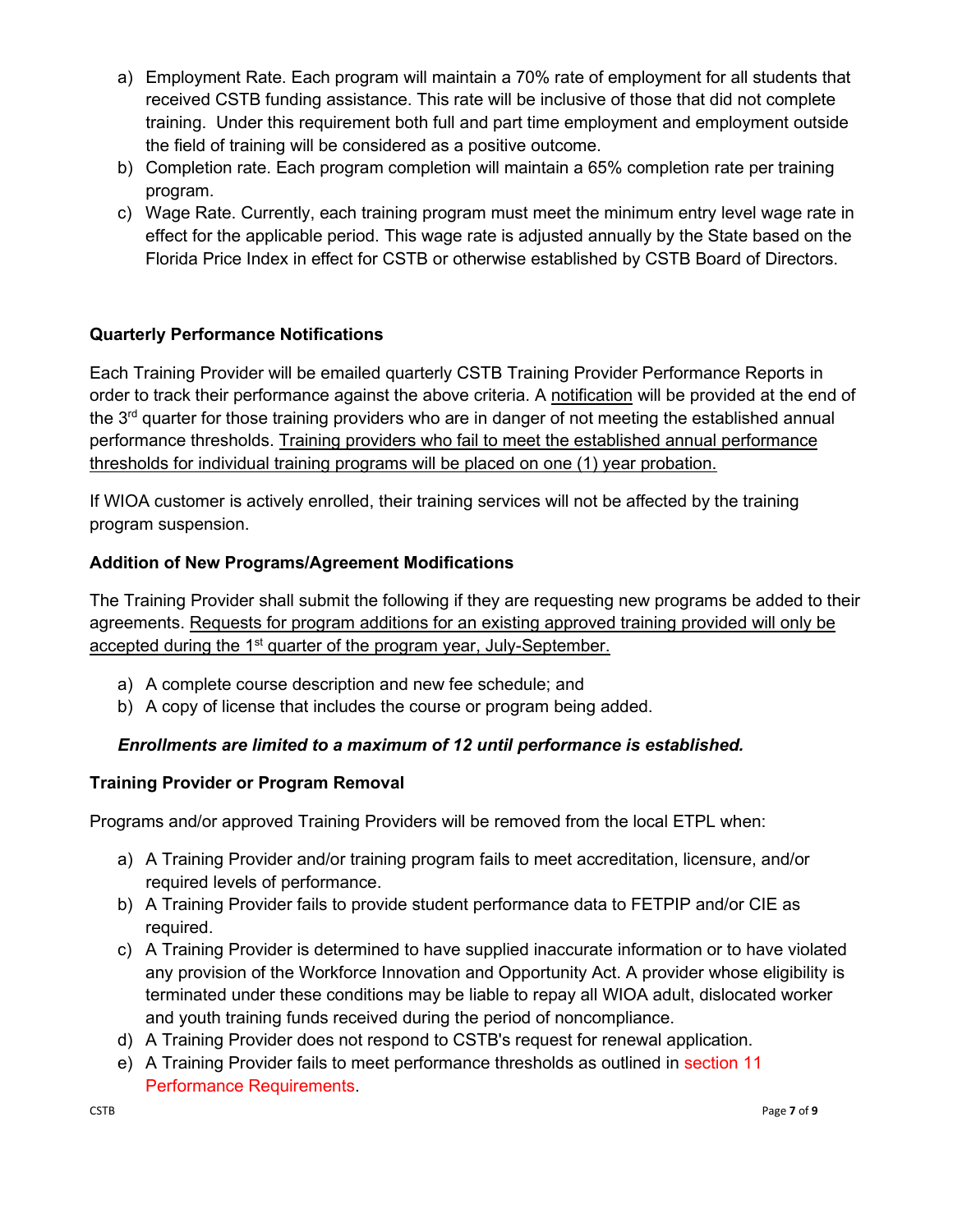- f) A Training Provider fails to meet enrollment requirements as outlined in section 16 **Enrollments**
- g) A Training Provider fails to meet revenue requirements as outlined in section 17 Revenue.

### **Program Cancelations**

In the event a training program or class is canceled the Training Provider shall notify CSTB ten (10) business days in advance of the date the program will no longer be available.

### **Enrollments**

The Training Provider shall maintain a 51% non-CSTB general public enrollment for each approved program during the contract term. Training Provider's compliance will be evidence by:

- a) Documentation on a quarterly basis and to final year end, June 30th, supporting enrollment threshold has been met.
- b) A written letter from a licensed Certified Public Accountant (CPA) firm stating that at the conclusion of the contract term June 30 the Training Provider maintained a 51% non-CSTB general public enrollment for each approved program.

### **Revenues**

No more than 49% of the Training Providers revenues as a whole was received from CSTB during the contract term. Training Provider's compliance will be evidenced by:

- a) Documentation on a quarterly basis and to final year-end, June  $30<sup>th</sup>$ , supporting revenue threshold has been met.
- b) No more than 49% of the Training Provider's revenue as a whole was received from CSTB during the contract term.
- c) A written letter from a licensed Certified Public Accountant (CPA) firm stating that at the conclusion of the contract term June 30 no more than 49% of the Training Providers revenue as a whole was received from CSTB during the contract term.

### **Monitoring**

During the contract term CSTB will verify compliance of the enrollment and revenue requirement through monitoring. The location of the monitoring will be either on-site or desk review/remote depending on location of training vendor. Monitoring may include, but is not limited to:

- Observation of classes,
- Observation of attendance supported by the Training Providers documentation where applicable,
- Inspection of Training Providers student files, and
- Inspection of financial records

### **Policy Exceptions**

CSTB may receive federal, state and local grant awards that may not be subject to the requirements outlined above. Those awards will be governed by the rules and guidelines set forth as defined in the